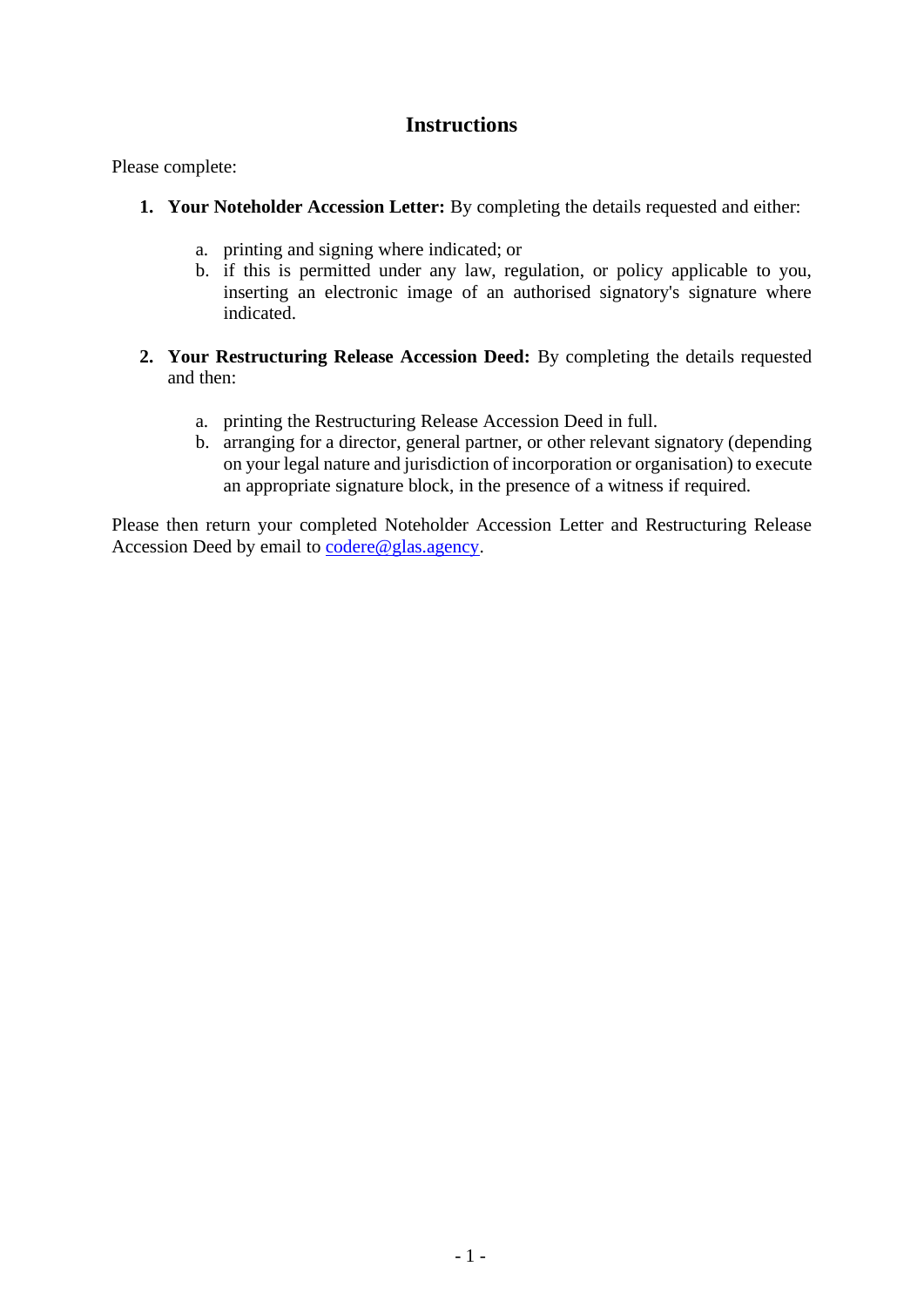## To: GLAS Specialist Services Limited

## Email: codere@glas.agency

From: Click or tap here to enter text. (the "**Acceding Party**")

Email: Click or tap here to enter text.

Dated: Click or tap here to enter text.

## Dear Sir/Madam

## **Lock-up Agreement dated 22 April 2021 between, among others, Codere S.A., Codere Finance (Luxembourg) 2 S.A., and the Original Consenting Noteholders (the "Agreement")**

- 1. This is a Noteholder Accession Letter for the purposes of the Agreement and terms defined in the Agreement, but not in this Part A have the same meaning in this Noteholder Accession Letter.
- 2. We agree to be bound by the terms of the Agreement as a (please select as appropriate):

□ Consenting SSN Holder

 $\Box$  Consenting NSSN Holder

- 3. Our Locked-Up Notes Debt is set out in the Confidential Annexure to this Noteholder Accession Letter.
- 4. Our notice details for the purposes of Clause **Error! Reference source not found.** (*Error! Reference source not found.*) of the Agreement are as follows:

Address: Click or tap here to enter text.

Attn: Click or tap here to enter text.

Email address: Click or tap here to enter text.

- 5. Our Restructuring Release Accession Deed is enclosed herewith.
- 6. This Noteholder Accession Letter is governed and construed in accordance with English law.

# Additional Consenting Noteholder

By: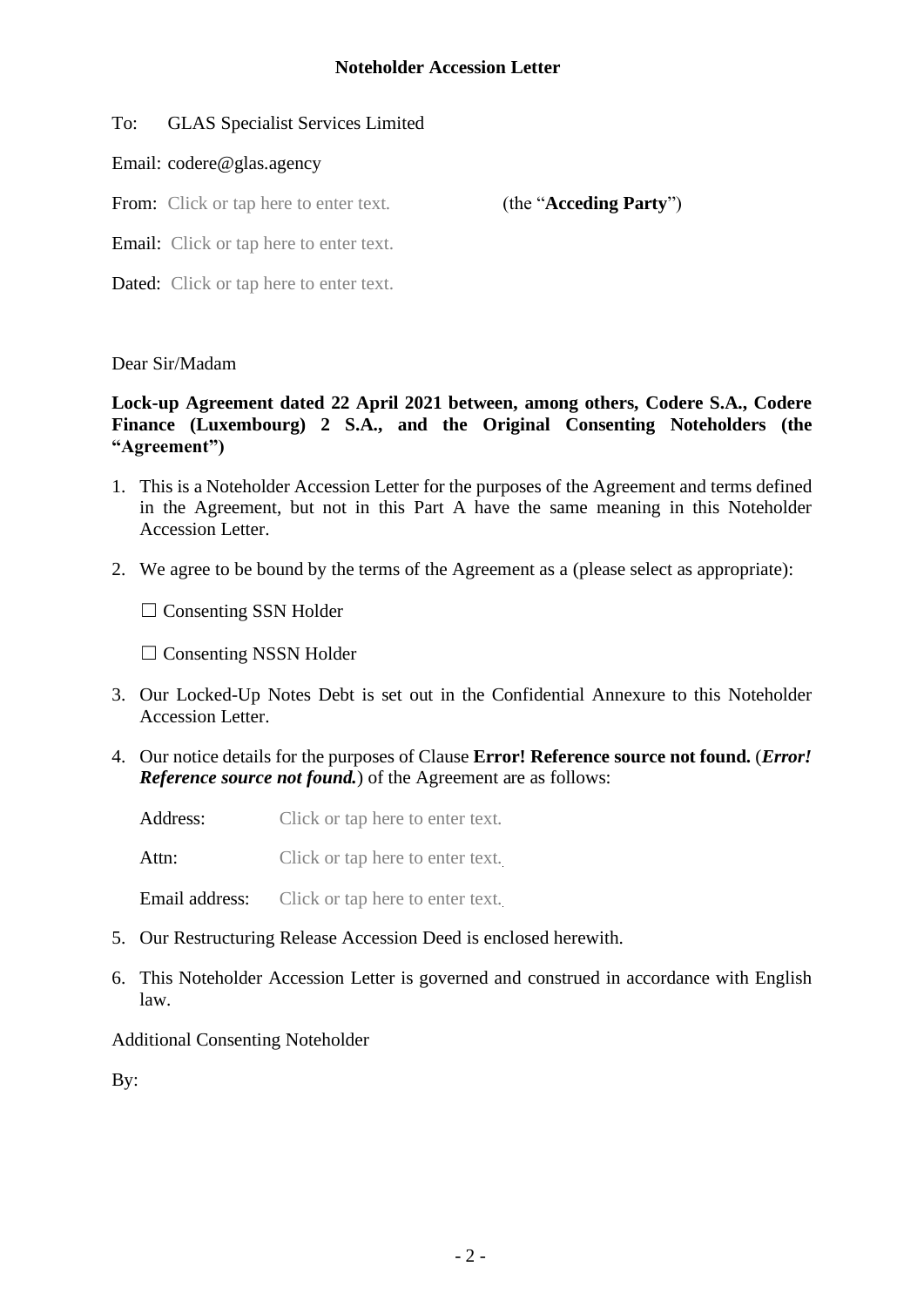………………………………………….

*Sign here*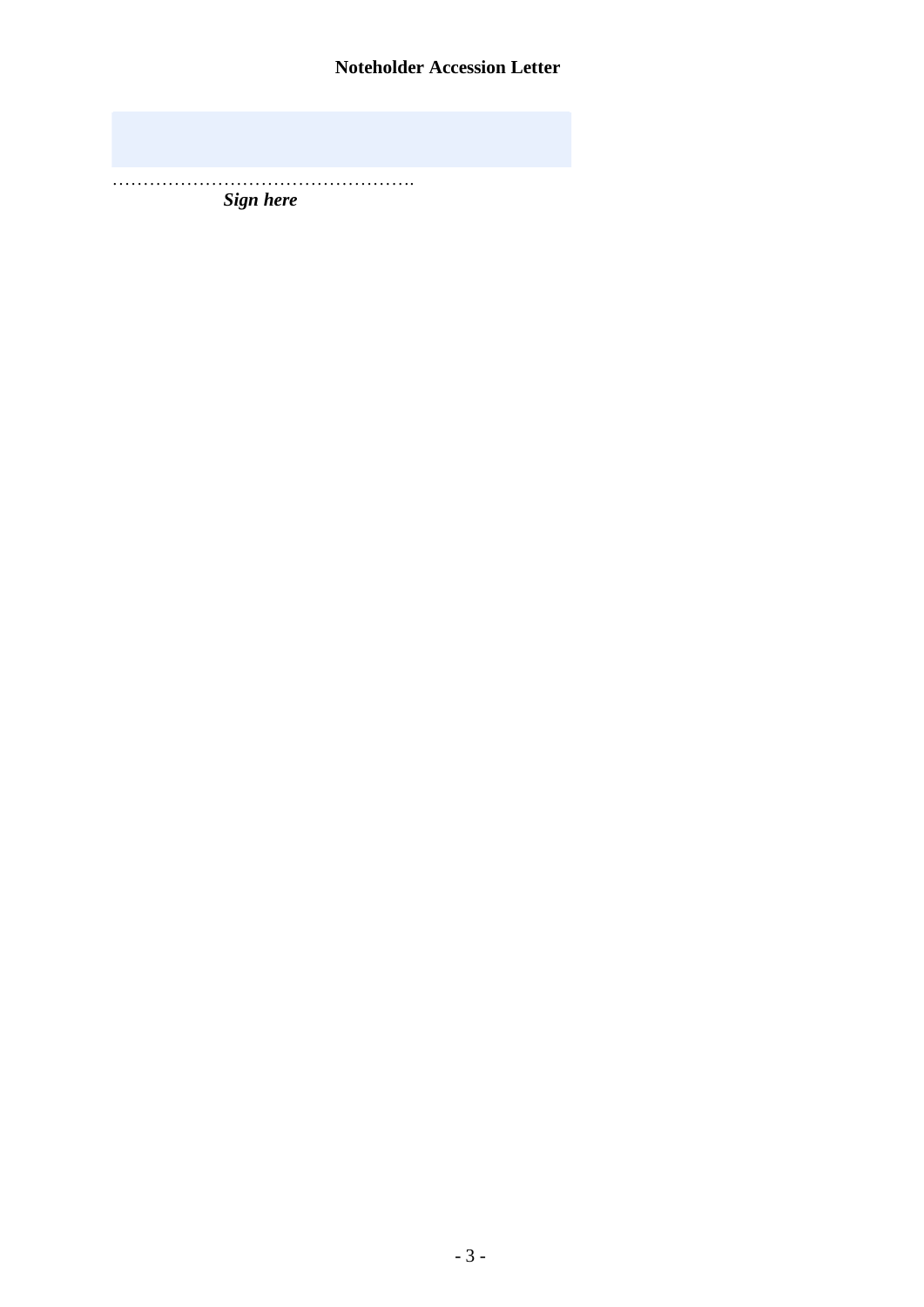## **CONFIDENTIAL ANNEXURE TO THE NOTEHOLDER ACCESSION LETTER**

# Our Locked-Up Notes Debt is as follows:

## *[Note: if acceding as a NSSN Holder and SSN Holder, holdings of both NSSNs and SSNs must be included below*]

| <b>Series of Notes</b>              | <b>ISIN</b>                         | <b>Principal Amount</b>             | Euroclear / Clearstream<br><b>Account Number</b> | Name of custodian, trustee,<br>prime broker or similar |
|-------------------------------------|-------------------------------------|-------------------------------------|--------------------------------------------------|--------------------------------------------------------|
| Click or tap here to enter<br>text. | Click or tap here to<br>enter text. | Click or tap here to<br>enter text. | Click or tap here to enter text.                 | Click or tap here to enter text.                       |
| Click or tap here to enter<br>text. | Click or tap here to<br>enter text. | Click or tap here to<br>enter text. | Click or tap here to enter text.                 | Click or tap here to enter text.                       |
| Click or tap here to enter<br>text. | Click or tap here to<br>enter text. | Click or tap here to<br>enter text. | Click or tap here to enter text.                 | Click or tap here to enter text.                       |
| Click or tap here to enter<br>text. | Click or tap here to<br>enter text. | Click or tap here to<br>enter text. | Click or tap here to enter text.                 | Click or tap here to enter text.                       |
| Click or tap here to enter<br>text. | Click or tap here to<br>enter text. | Click or tap here to<br>enter text. | Click or tap here to enter text.                 | Click or tap here to enter text.                       |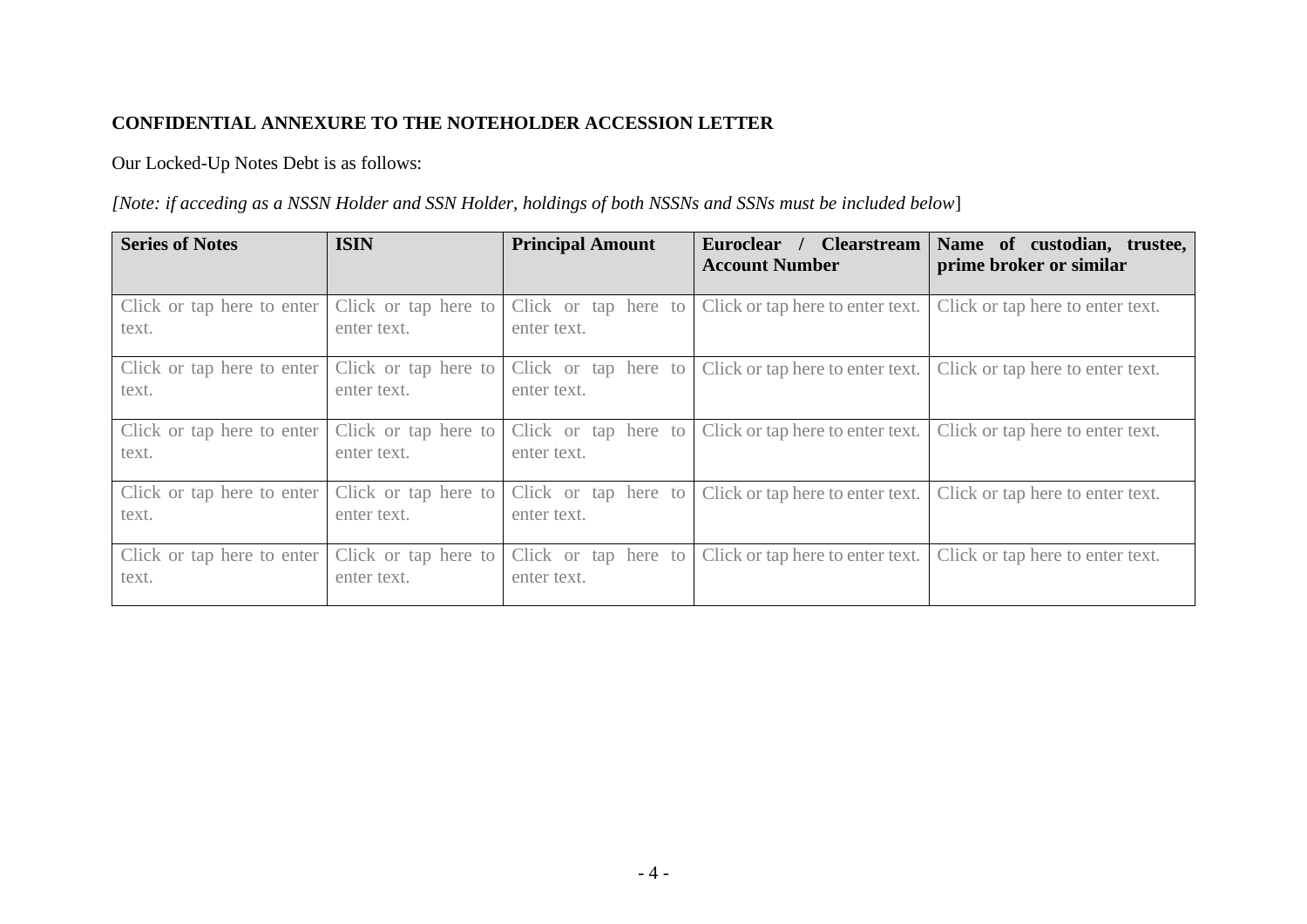#### **Restructuring Release Accession Deed**

#### To: GLAS Specialist Services Limited

#### Email: codere@glas.agency

From: Click or tap here to enter text.

Dated: Click or tap here to enter text.

#### Dear Sir/Madam

## **DEED OF RELEASE dated 27 April 2021 between, among others, Codere SA, the Original Consenting Noteholders, the Original Supporting Shareholders and the Original Company Parties (as each such term is defined therein) (the "Deed")**

- 1. We refer to the Deed. This is an Accession Deed. Terms defined in the Deed have the same meaning in this Accession Deed unless given a different meaning in this Accession Deed.
- 2. We agree to become a Participating Creditor and to be bound by the terms of the Deed as a Participating Creditor pursuant to clause 5.1 (*Accessions*) of the Deed, and we undertake to perform all obligations expressed to be assumed by a Participating Creditor.
- 3. For the purposes of clause 7 (*Notices*) of the Deed, a notice to us shall be sent to the following address and for the attention of those persons set out below:

Address: Click or tap here to enter text.

Attn: Click or tap here to enter text.

Email address: Click or tap here to enter text.

4. This Accession Deed and all non-contractual or other obligations arising out of or in connection with it are governed by English law.

*[Signature page follows]* 

# **NOTE: YOU MUST SUBMIT YOUR SIGNATURE PAGE TOGETHER WITH THE BODY OF THIS ACCESSION DEED**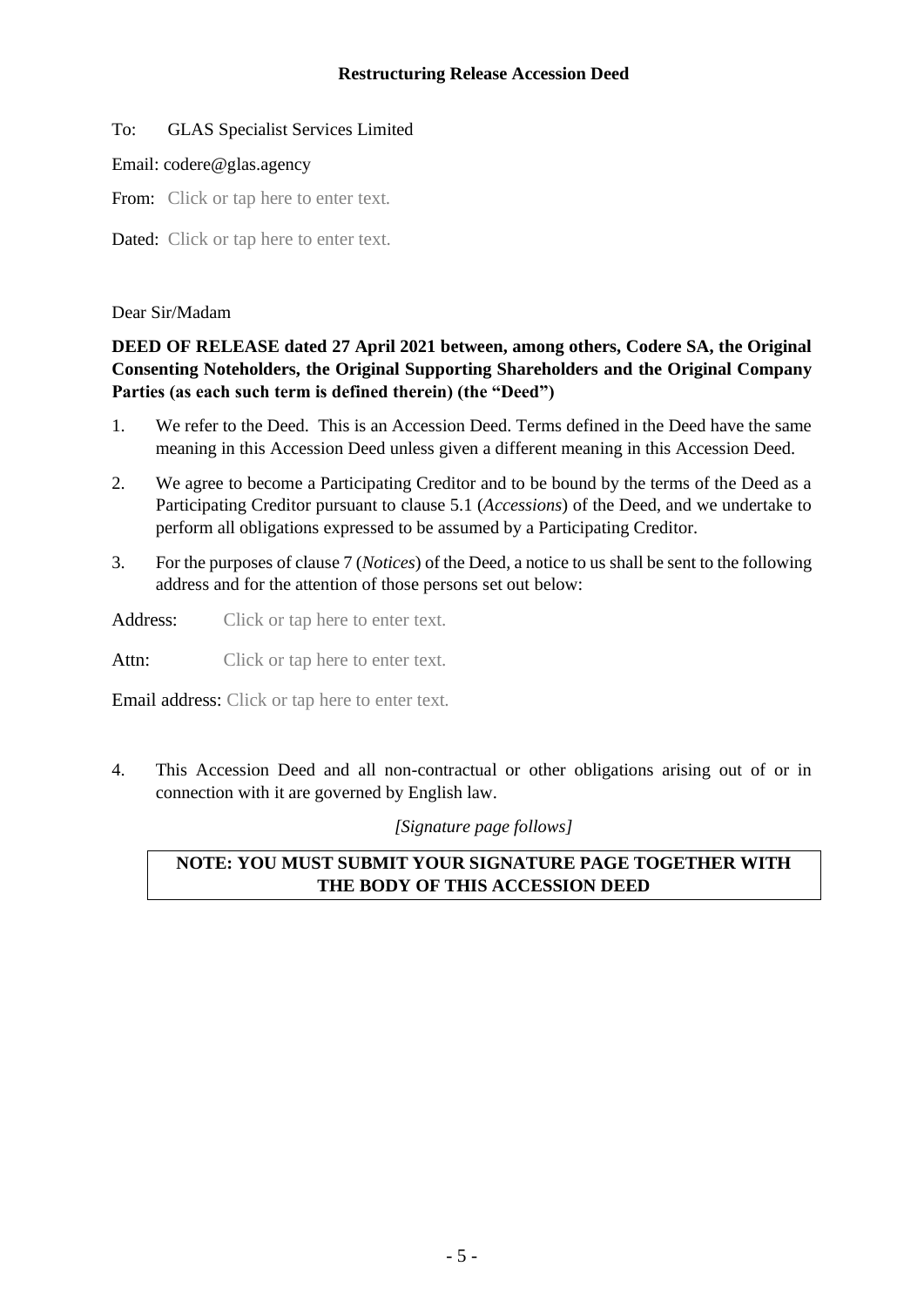# **Executed and delivered as a deed on the date first written above by**<sup>1</sup>

Click or tap here to enter text.

**Name of Participating Creditor**

**Example form for companies**

\_\_\_\_\_\_\_\_\_\_\_\_\_\_\_\_\_\_\_\_\_\_\_\_\_\_\_\_

\_\_\_\_\_\_\_\_\_\_\_\_\_\_\_\_\_\_\_\_\_\_\_\_\_\_\_\_\_\_

acting by

Name: Title:

in the presence of:

| Signature of witness |
|----------------------|
| Name of witness      |
| Address of witness   |
|                      |

<sup>&</sup>lt;sup>1</sup> Please execute using an appropriate form of execution block for you / your institution.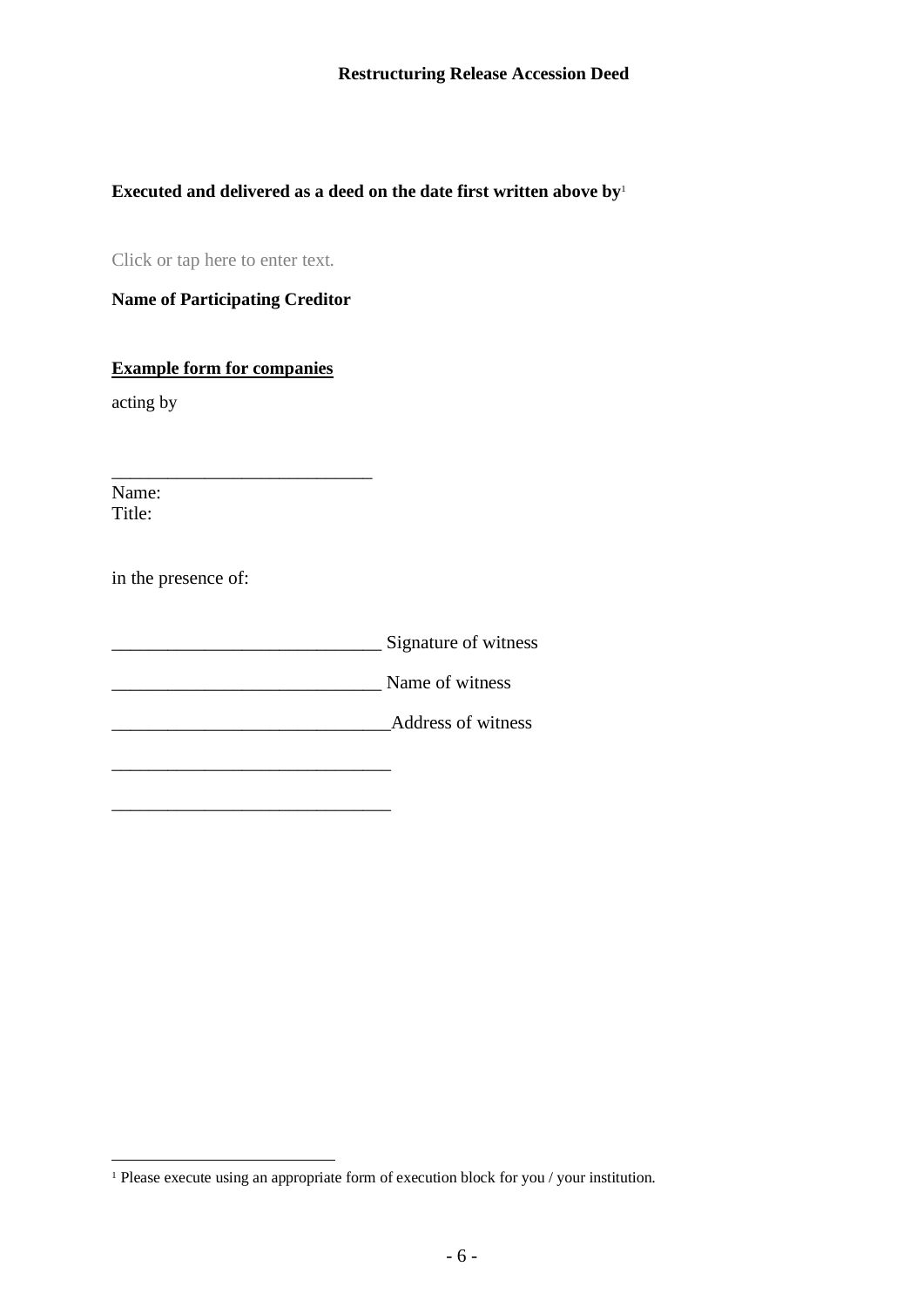## **Example form for partnerships**

Executed as a deed for and on behalf

of [insert name of partnership]

by [insert name of partner] [general] partner], [a/the]

[general] partner of the

partnership, acting as attorney

for the partners of the partnership

\_\_\_\_\_\_\_\_\_\_\_\_\_\_\_\_\_\_\_\_\_\_\_\_\_

\_\_\_\_\_\_\_\_\_\_\_\_\_\_\_\_\_\_\_\_\_\_\_\_\_\_

\_\_\_\_\_\_\_\_\_\_\_\_\_\_\_\_\_\_\_\_\_\_\_\_\_\_

Name: Title:

in the presence of:

\_\_\_\_\_\_\_\_\_\_\_\_\_\_\_\_\_\_\_\_\_\_\_\_\_\_Signature of witness

 $\blacksquare$  Name of witness

Address of witness